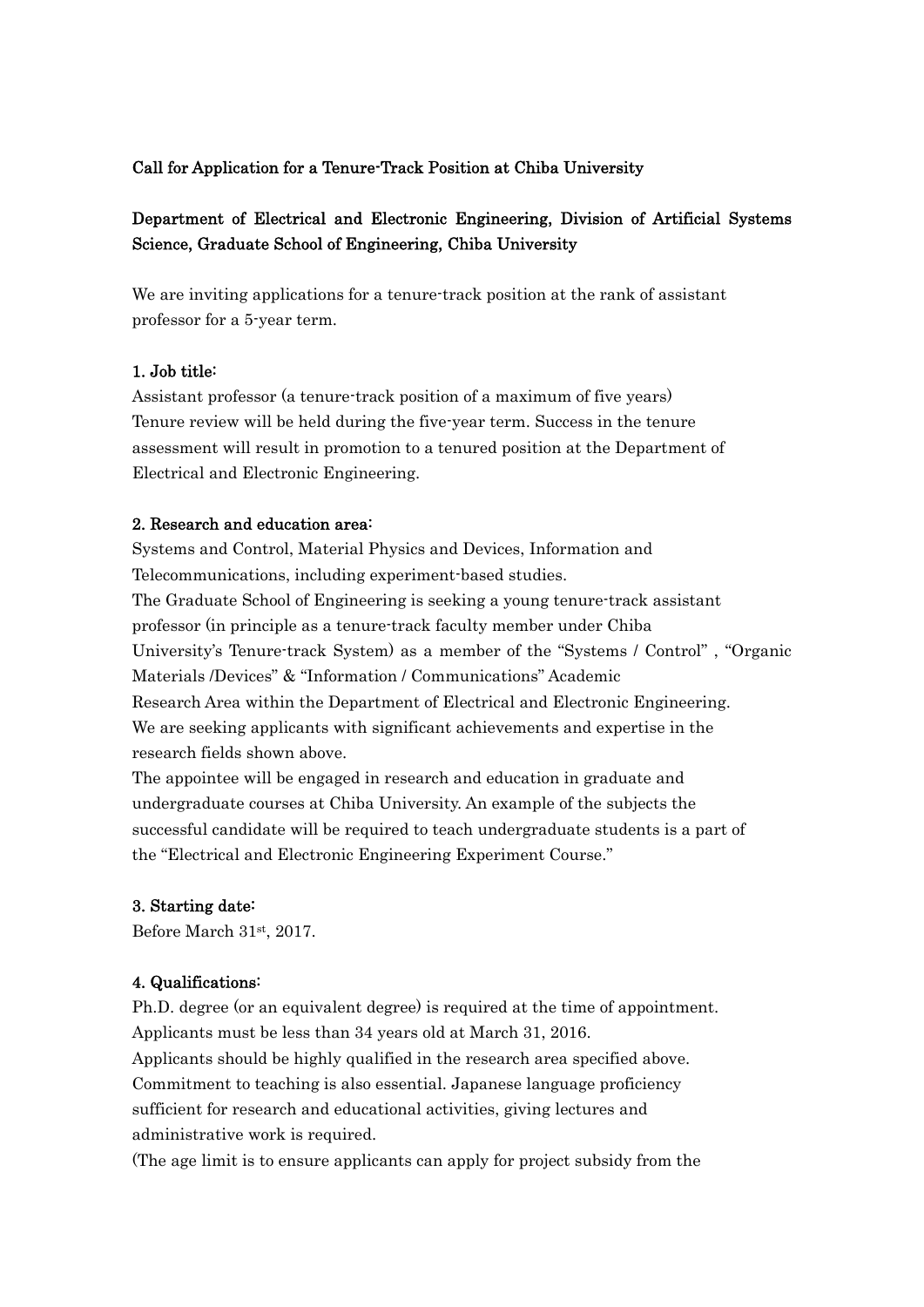Japanese Ministry of Education, Culture, Sports, Science & Technology (MEXT), Chapter 3. Reforming the S&T System 1. Developing, securing and activating of human resources, (2) Supporting the independence of young researchers.) \*Chiba University was adopted for the project of "Supporting the independence of young researchers" by MEXT.

### 5. Basic salary:

Basic salary is determined in accordance with regulations of Chiba University. In this position, an employee will contract under an annual salary system.

### 6. Application documents:

(1) Curriculum vitae (with address, E-mail address, and photo attached) (2) List of publications (the list should be written on A4-size paper and be classified into (a) refereed and original research articles, (b) refereed conference papers, (c) reviews, (d) books, (e) patents, etc.)

(3) List of academic societies with activities as a member, including social activities

(4) List of scientific research grants, etc. (type, representative or not, amount, etc.)

(5) List of research collaborations with industries etc. (company name,

representative or not, amount, etc.)

(6) List of awards

(7) Summary of research achievements (A4-size paper, approx. 2 pages)

(8) Summary of teaching experience (A4-size paper, approx. 1 page)

(9) Description of research plan at Chiba University (A4-size paper, approx. 2 pages)

(10) What you hope to achieve in research and education at Chiba University

(A4-size paper, approx. 1 page)

(11) Reprints or copies of representative publications (around 5 articles)

(12) Name, affiliation, job title, phone number and E-mail address of one referee (13) A copy of your Japanese Language Proficiency Test Certificate, if available

(only for non-Japanese applicants)

Submission of  $(1) \cdot (13)$  in both printed and electronic form (MS word and PDF files saved on a CD-ROM) is required. All documents should be written in English or Japanese.

## 7. Application deadline:

December 2nd, 2016 (JST).

## 8. Address for application submission and related information: